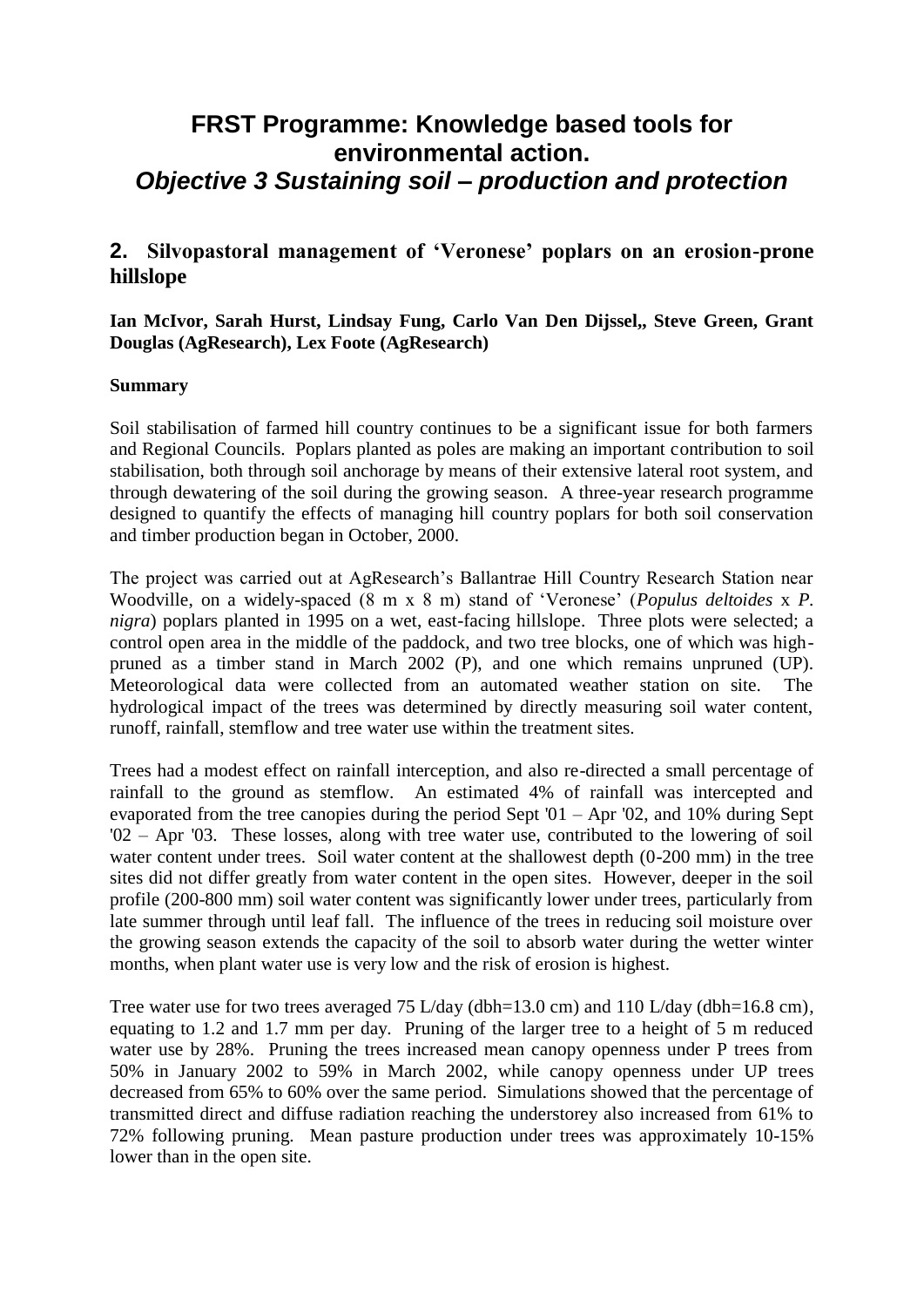Two unpruned trees were excavated to measure root biomass and distribution. For both excavations the majority of the roots were within 2 m of the root bole and 50 cm of the soil surface. Structural  $(2 \text{ mm})$  root biomass for the excavated trees was 0.56 kg at age 5 (height=6.3 m, dbh=7.0 cm in 2000) and 7.82 kg at age 7 (height=9.0 m, dbh=14.0 cm, in 2002), the latter being 26% of the total tree biomass. The roots extended to 9 m from the tree in 2000 and to 15 m in 2002. These results show that root biomass has dramatically increased over a two year period. Combined with the results above, we suggest that these young trees are mostly contributing to erosion control by the binding and re-enforcing role of the tree roots, however their impact on site hydrology will become increasingly important over time.

# **Introduction**

Soil stabilisation on farmed hill country is a significant issue for farmers, landowners and Regional Councils throughout New Zealand. Since the 1950s poplars (*Populus* spp.) have been extensively planted to reduce soil erosion (Wilkinson, 1999). Poplars are ideally suited to this role due to their extensive root system, which anchors the soil to the underlying substrate, and a high water use that reduces water logging. Coupled with these characteristics is their relative ease of propagation, and the ability to establish from poles within a grazed environment.

Poplars provide other notable benefits such as shade and fodder for stock, and enhancement of the visual appeal of a farm. An additional, but commonly neglected benefit of poplars is their potential to provide a high-grade timber source. Indeed, the management of hill country poplars for purposes other than soil stabilisation has been largely ignored. The need to manage conservation plantings is highlighted by frequent major limb breakage and toppling when the trees get older and suffer from wind damage. As poplar and willow clones with improved timber and pulp wood properties are bred and planted into hill country for erosion protection, farmers may increasingly choose to increase the asset value of the trees whilst maintaining erosion protection.

Several studies have already been conducted on pastoral farms to determine the effect of intermediate-and mature-aged widely-spaced poplars on the surrounding environment (e.g. Douglas *et al*., 2001; Gilchrist, 1993; Guevara-Escobar, 1997). However as was noted at a recent workshop (Westbroke, 2002), few experiments have addressed the impact of silviculture regimes on the soil conservation role of the trees. Of particular interest is the trade-off involved in form-pruning to maximise understorey pasture production and create a usable butt-log, whilst still maintaining the ability of the tree to improve soil strength. Therefore the ongoing objective of this study was to determine the impact of pruning young widely-spaced poplar trees on the surrounding environment, particularly those physical changes likely to affect soil conservation, such as:

- The site water balance rainfall, throughfall, stemflow, runoff, soil water content and water uptake by the trees and pasture.
- The site light environment and pasture production.
- Tree root mass and distribution.

In order to provide a complete summary, some sections are duplications of the results presented at the WPRC 2002 AGM, however here we include new information on the effects of pruning on tree water use and light interception, as well as the results from a second root excavation study.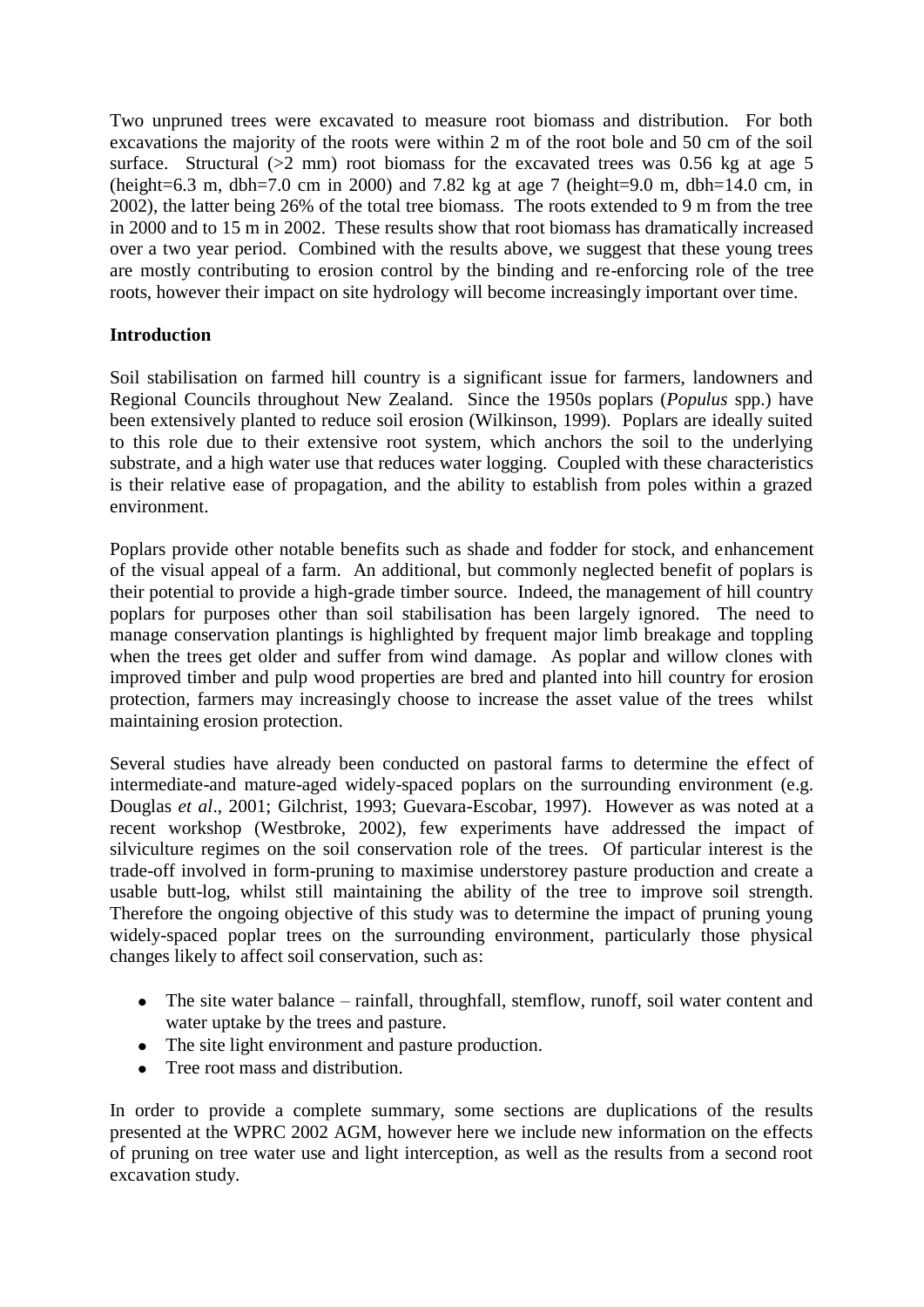## **Methods**

#### *Site description*

A south-east facing hill slope at AgResearch 'Ballantrae' Research Station near Woodville was planted with 3 m 'Veronese' poplar (*Populus deltoides x P. nigra*) poles in 1995, spaced 7-8 m apart in a grid pattern (160 stems per hectare). In winter 2001 the trees had a mean height of 8.9 m and a mean diameter at breast height (dbh) of 13.2 cm. In winter 2002, mean height was 10.2 m and mean dbh was 16.4 cm. The resident pasture was grazed by sheep every 3-4 weeks during summer.

#### *Meteorological data*

An automated weather station was installed in the open pasture block at the beginning of the experiment to record direct and diffuse radiation, air and soil temperatures, rainfall, wind speed and direction, and relative humidity. The climate is temperate with mean daily air temperature ranging from 6.8  $^{\circ}$ C in July to 18.1  $^{\circ}$ C in February (data not shown). Annual rainfall at the site was 1250 mm in 2001, and 1210 mm in 2002.

#### *Pruning treatment*

In November 2000 two uniform sites were selected at opposite ends of the paddock, one for a pruning treatment (P) and another for an unpruned control treatment (UP). A third "open" pasture treatment (O) was created by removing several trees to create a 25 m x 25 m open area in the middle of the site. The trees in the P treatment were pruned to a height of 4-5 m on March  $6<sup>th</sup>$  2002. During pruning, the diameters of the branches at the intersection between the branch and the central leader were recorded. The approximate leaf area removed from each tree was calculated using a known relationship between branch diameter and leaf area.

#### *Soil water content*

Soil water content was measured fortnightly in summer and every 3-4 weeks in winter around a selected tree in each of the P and UP treatments. Time Domain Reflectometry (TDR) probes were installed at 2, 4 and 5 m distances in four directions from the tree trunks, and soil water content was measured at 4 depths (0-200 mm, 200-400 mm, 400-600 mm and 600-800 mm) at each of these locations. Additional probes were buried at the same depths at four randomly chosen locations in the open treatment.

#### *Rainfall and Stemflow*

Rainfall was collected in troughs constructed of spouting set at 1 m above ground level, with outflows collecting the water through a tube into sealed 20 L containers. Seven troughs were arranged within each tree treatment (P and UP) to measure the effect of the trees at different locations within the grid. Four troughs were randomly placed within the open treatment for comparison. Approximately fortnightly, or following significant rainfall events, the volume of rain collected in each trough was recorded. The meteorological station also logged rainfall to an accuracy of 0.2 mm in the open treatment. Stemflow was measured on four trees, two in each of the P and UP treatments. Flexible plastic tubing (11 mm diameter) was wrapped in a slight downwards spiral around the tree trunks, starting at breast height, for one complete 360 rotation. The tubes were fixed to the tree using a non-toxic silicon-based sealant, and grooves were cut in the plastic to allow "stemflow" water to enter the tube and flow into a sealed 50 L container at the base of the trees. Stemflow volumes were measured and recorded following rainfall events.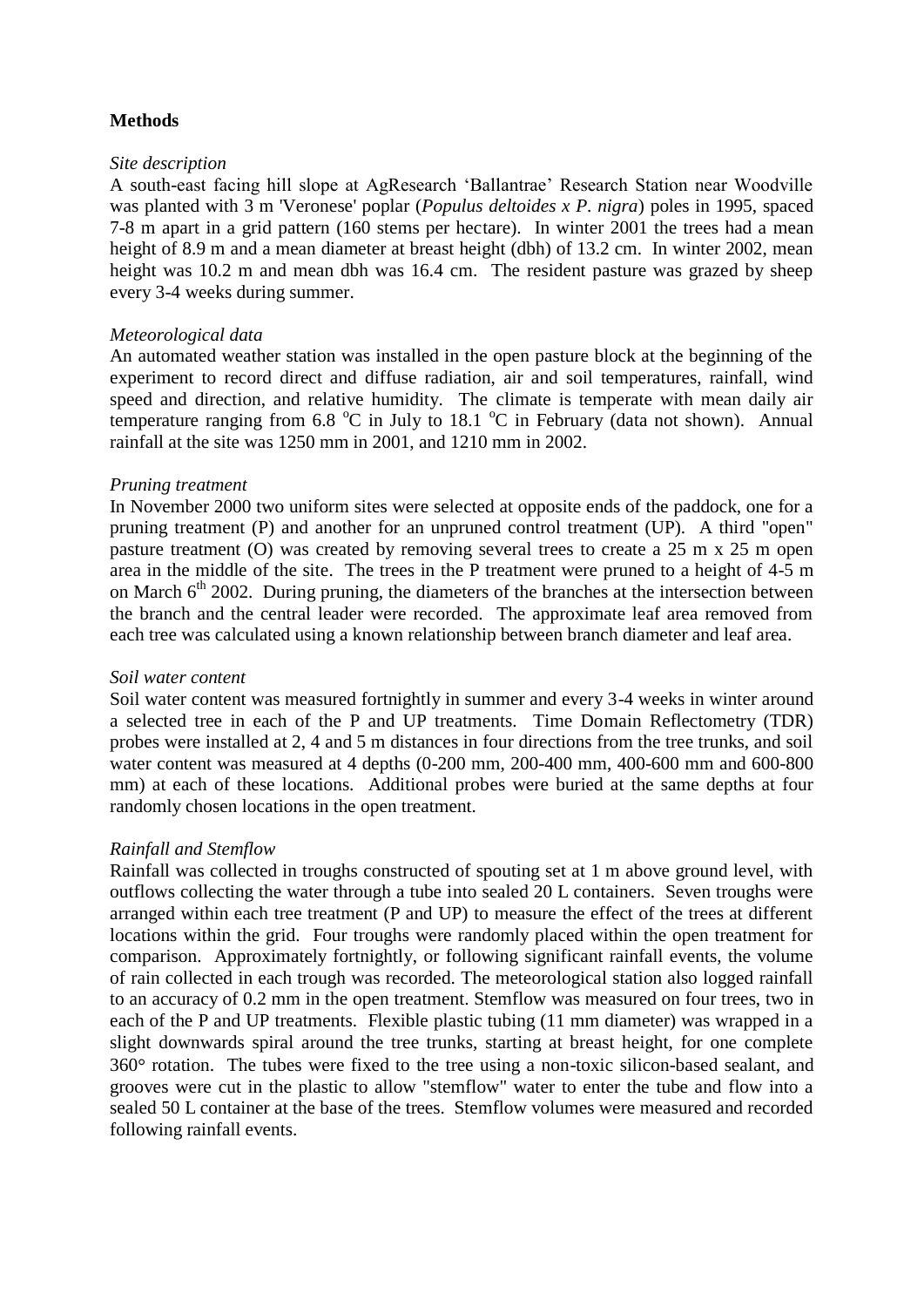#### *Surface runoff*

Runoff collectors were constructed from 40 cm diameter hard PVC drainage pipe sawn into 30 cm lengths. 21 lengths of this pipe (8 sites in the P and UP treatments and 5 sites in the open) were installed vertically in the ground to a soil depth of 25 cm soil to prevent subterranean inflow. Eleven mm tubing was inserted into a hole drilled flush with the soil surface on the downslope of the pipe, and the runoff was collected through this tubing into 10 L containers.

#### *Tree water-use*

Tree water use was ascertained from measures of sap flow using heat pulse technology (Swanson & Whitfield, 1981). On the 5th February 2002 instrumentation to measure tree sap flow was installed in one tree in each of the P and UP treatments. This equipment was connected to a Campbell data logger and continuous measurements until  $12^{th}$  March 2002 enabled us to calculate the change in water use following pruning of one of the trees on the  $6<sup>th</sup>$ March. Tree water use for the same two trees was measured again during February 2003.

#### *Light Environment*

Canopy photos were taken in January 2002 and April 2002 using a Nikon SLR camera mounted on a tripod 30 cm above the ground. A hemispherical lens was attached to the camera to capture the entire  $360^\circ$  above-ground image. The photos were taken from the same fixed positions as the pasture cages (see below) and were scanned and analysed using the Gap Light Analyzer (GLA) software (http://www.rem.sfu.ca/forestry/gla/index.htm) to predict canopy openness and global and diffuse short-wave radiation at these locations.

#### *Pasture Production*

Pasture production was measured monthly from March 2001 to May 2003 using a standard pre-trimming technique involving  $0.2 \text{ m}^2$  grazing exclusion cages (Radcliffe, 1974). The cages were located at seven midpoints between 12 trees in both the P and UP treatments (Figure 2), and at 4 locations in the open site. At each harvest, herbage in the caged areas of all plots was cut with electric shears to a residual sward height of 1-2 cm. The dry weights of the herbage cut from each cage were determined following drying for 12 hrs at 80  $^{\circ}$ C.

#### *Structural Root Biomass and Distribution*

Excavation of the structural roots of one 5-year old tree (height=6.3 m, dbh=7.0 cm) was conducted in 2000, and this procedure was repeated on an adjacent tree in 2002, at tree age 7 (height=9.0 m, dbh=14.0 cm). Excavation was carried out by digging around the base of the tree and collecting all roots with a diameter greater than 2 mm. Root distribution and approximate depths were recorded.

#### **Results and Discussion**

#### **Quantifying the Water Balance**

#### *Soil water content*

Figure 1 shows the mean soil water content in the P and UP treatments combined, at different depths and distances from the two trees. Mean water content within the open site is also shown. At the shallowest depth seasonal soil moisture levels ranged from 20-50% of total soil volume but large differences between the tree and open sites were not apparent. However, at depths of 200-400, 400-600 and 600-800 mm, summer and autumn soil moisture levels within the tree sites were consistently lower than those in the open site. For example,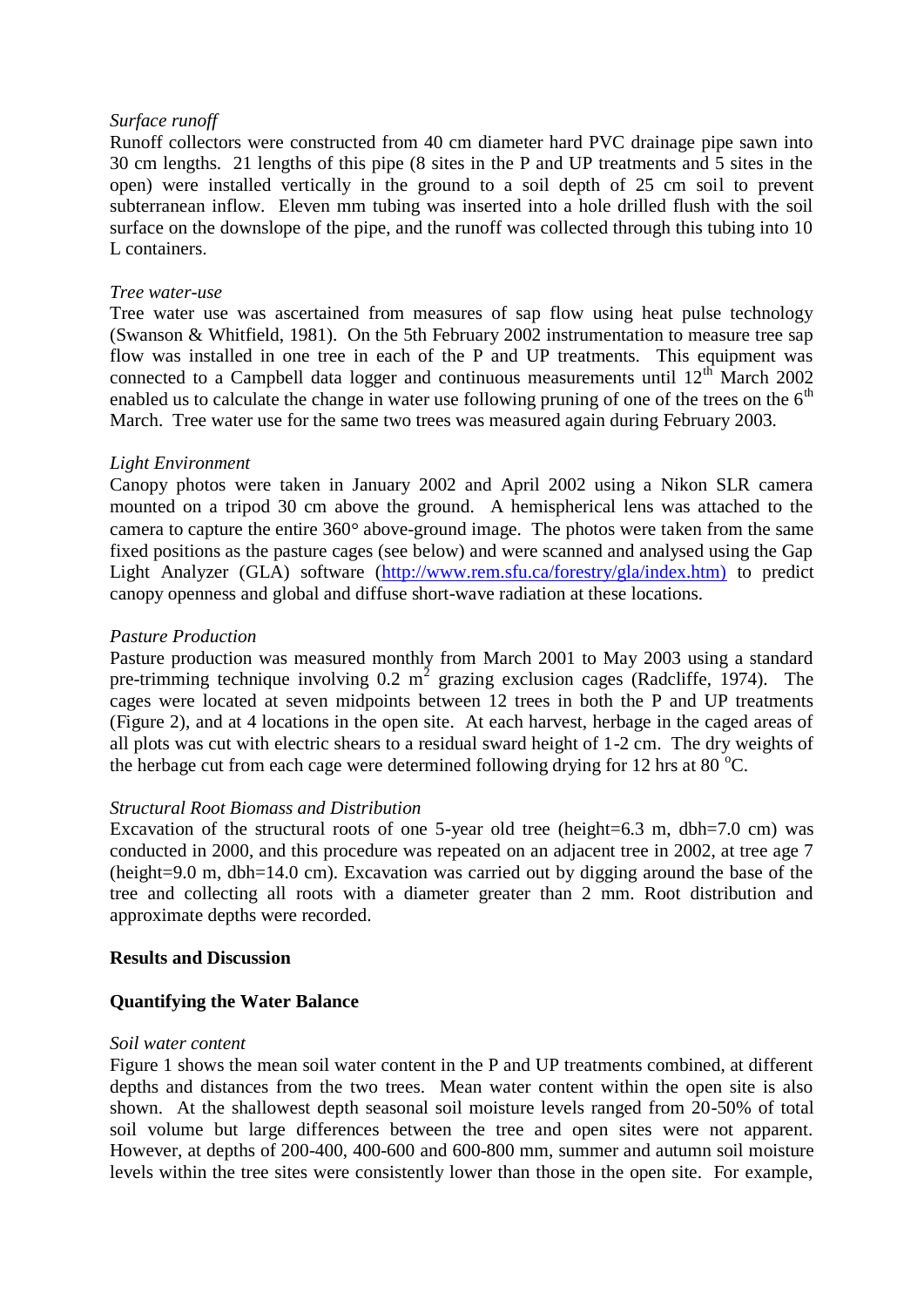on April 3, 2002, mean soil water content at 2 m from the trees was 36.1%, 34.7% and 38.1% at depths of 200-400, 400-600 and 600-800 mm respectively (data not shown). Mean water content measured on the same day and at the same depths in the open sites was 40.3%, 39.7% and 42.2%.

In autumn 2002, mean stored water across all depths (0-800 mm) was significantly lower under trees, and this difference was maintained until October (Figure 2). The influence of the trees in reducing soil moisture over the growing season extends the capacity of the soil to absorb water during the wetter autumn and winter months when plant water use is very low and risk of erosion is highest. No obvious changes in soil water content followed pruning, however the timing of the pruning and slight differences in mean tree height for the P and UP treatments are likely to make any difference difficult to detect.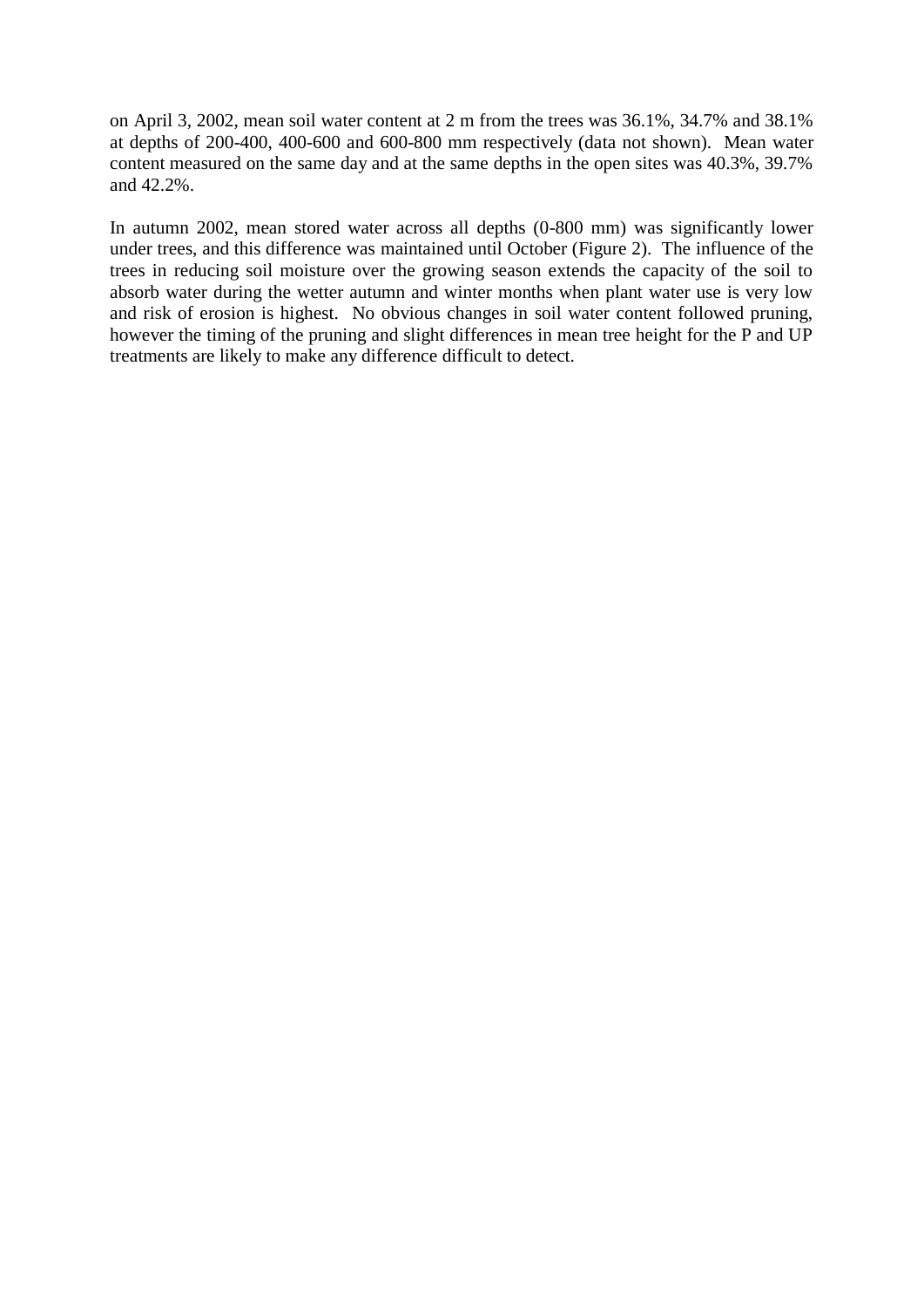

Figure 1. A. Mean soil water content at 0- 200 mm, and B at 600-800 mm at distances of 2 m, 4 m and 5 m from the UP and P trees (includes both) and in the open site.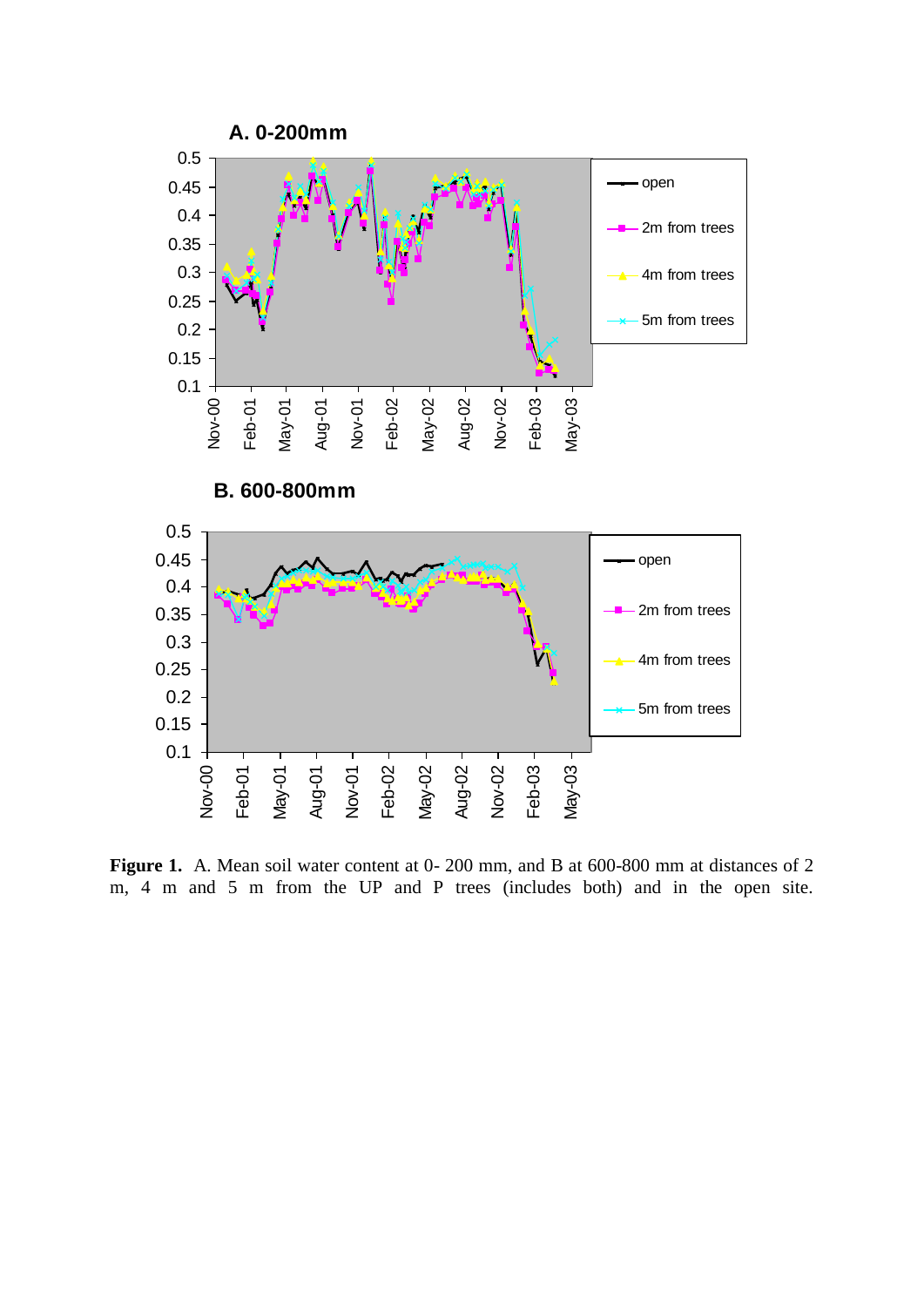

**Figure 2**. Mean stored water from 0-800 mm at 2 m and 5 m from the trees, and in the open site.

#### *Rainfall and Stemflow*

Rain troughs in the P and UP sites measured the effect of the trees at different locations within the plantations. Total rainfall collected within the P and UP sites from Sept 01- Apr 02, and Sept 02 – Mar 03 , compared with that in the open site, is shown in Table 1.

**Table 1**. Average throughfall-rainfall totals for two seasons in each tree site location and the percentage of these rainfalls compared to the open site rainfall of 822 mm in season one (Sept 01-Apr 02) and 415 mm in season two (Sept 02-Feb 03).

|                      | P site before pruning<br>(Sept 01- Apr 02) |          |           | P site after pruning<br>(Sept 02- Feb 03) |          |           |
|----------------------|--------------------------------------------|----------|-----------|-------------------------------------------|----------|-----------|
| Trough (s) location  | N                                          | rainfall | % of open | $\mathbf n$                               | rainfall | % of open |
|                      |                                            | (mm)     | rainfall  |                                           | (mm)     | rainfall  |
| 1m from tree         | 4                                          | 721      | 88        |                                           | 373      | 90        |
| $4m$ from tree (N/S) |                                            | 786      | 96        |                                           | 373      | 90        |
| $4m$ from tree (E/W) |                                            | 790      | 96        |                                           | 364      | 88        |
| 5m from tree         |                                            | 845      | 103       |                                           | 368      | 89        |

|                      | <b>UP</b> control site<br>(Sept 01- Apr 02) |          |            | <b>UP</b> control site<br>(Sept 02- Feb 03) |          |            |
|----------------------|---------------------------------------------|----------|------------|---------------------------------------------|----------|------------|
| Trough (s) location  | N                                           | rainfall | of<br>open | N                                           | rainfall | $%$ o open |
|                      |                                             | (mm)     | rainfall   |                                             | (mm)     | rainfall   |
| 1m from tree         |                                             | 721      | 88         |                                             | 333      | 80         |
| $4m$ from tree (N/S) |                                             | 788      | 96         |                                             | 384      | 93         |
| $4m$ from tree (E/W) |                                             | 808      | 98         |                                             |          | 91 est     |
| 5m from tree         |                                             | 844      | 103        |                                             | 408      | 99         |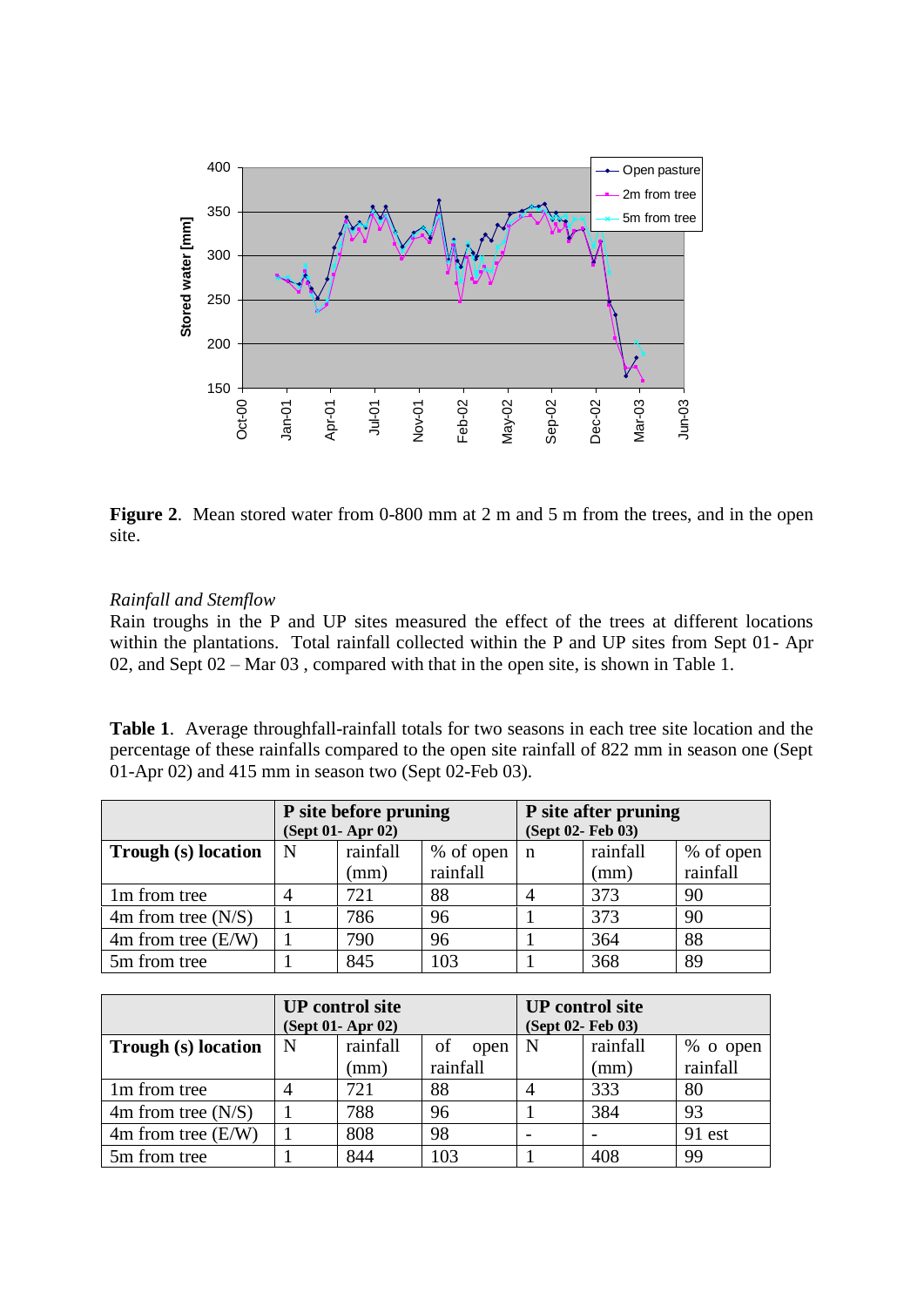During the 2001-02 poplar growing season, the average rainfall volumes from both groups of four troughs located 1 m from the trees was only 88% of the 822 mm recorded in the open site (Table 1). The total rainfall volumes 4 m from the tree in North/South and East/West directions were also reduced by canopy interception. However rainfall in the centre of the four trees was actually higher than in the open by 3%. By combining these averages we estimated the overall effect of trees on rainfall at this site. For the purposes of calculation we assumed that each trough location in Table 1 represents a good approximation of the rainfall over a quarter of the tree site. On the basis of these assumptions, the percentages of rainfall collected in the P and UP sites when compared with the open sites, were 96% and 97% respectively in 2001-02.

In the 2002-03 poplar growing season, average throughfall 1 m from the pruned tree was 90% of open site rainfall, compared to 80% for the unpruned tree (Table 1). However, average throughfall percentages for the P and UP site across all distances were not significantly different in 2002-03, at 89% and 91% respectively.

The "missing " rainfall (3-4% in '01-'02 and 10% in '02-'03) is attributed to both interception and evaporation from the tree canopy, and movement of water down the tree trunk (stemflow). Investigation of the latter was carried out on four trees. Stemflow expressed as a percentage of the rainfall during the period Sept 01-Apr 02 was 0.8% of total rainfall across the site. We assume that the remaining rainfall evaporates from the tree canopy before reaching the understorey. The greater interception by the trees in the 2002-03 growing season is likely to be due to a combination of greater canopy area and less intense rain events. While measurable, the low percentages of stemflow and evaporation from the canopy indicate that other factors such as tree water uptake have a more important impact on the site water balance in young wide-spaced plantations.

#### *Runoff*

Runoff followed large rain events and was very variable across the slope, although mean runoff was usually lower in treed blocks (Figure 3). We would expect that in summer the land under the trees has a greater capacity to take up precipitation because of the lower soil moisture levels. However soil hardening under very dry conditions may create the opposite effect. The study hillslope is not uniform in grade, and previous slump history of the site is likely to be as significant as root channels in contributing to runoff variability. Topographical features such as catchment size, gullies and hillocks will also affect total runoff volumes under wide-spaced plantations of young trees.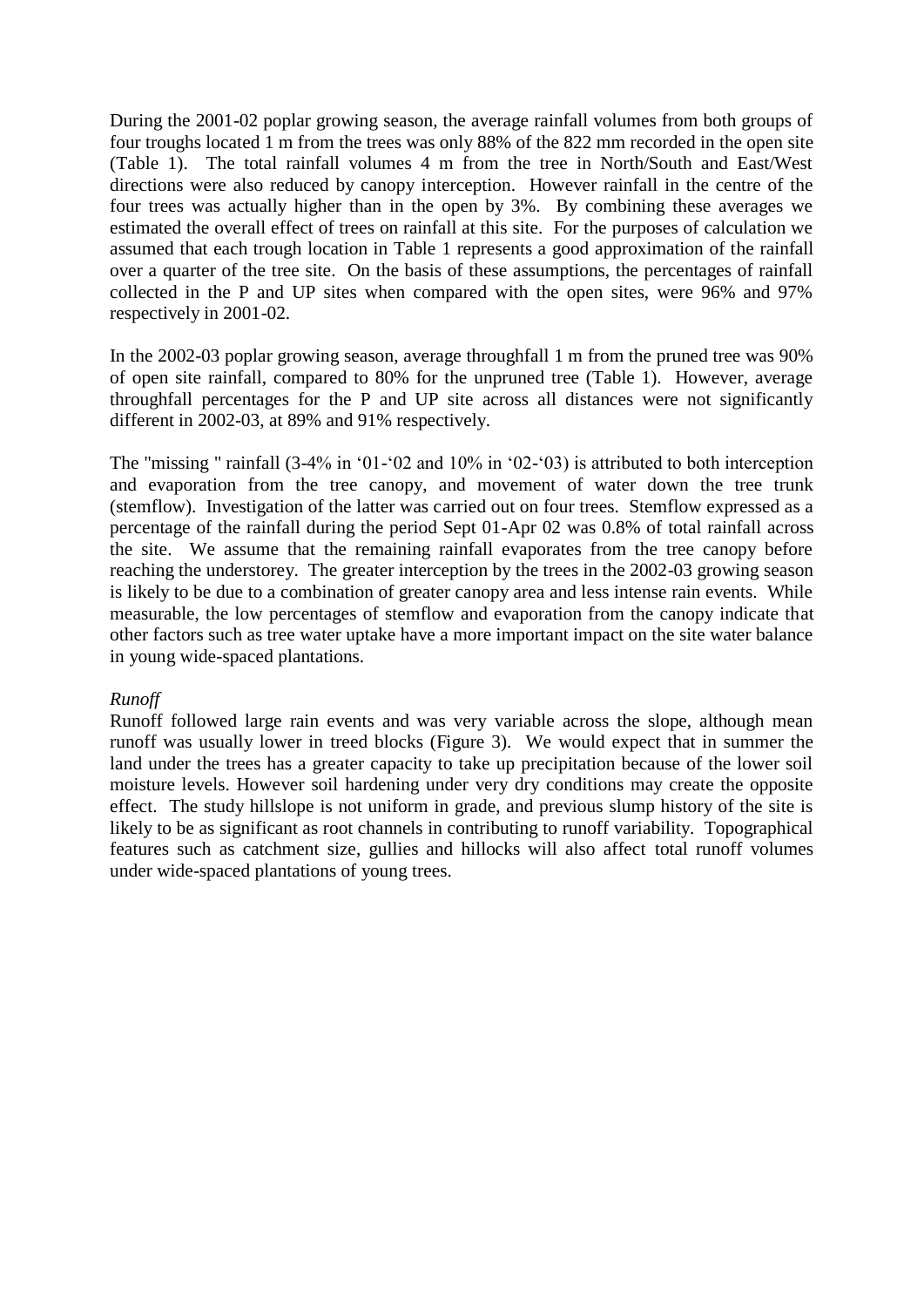

Figure 3. Average surface runoff (L/m2) measured on 8 (P and UP treatments) or 4 (Open treatment) circular plots from July 01-May 02.

#### *Tree water use and pruning*

A tree from the edge of the P treatment was felled in February 2002, and the leaf area was measured for each branch. From this data numerical relationships were established between branch diameter and leaf area, and tree whorl (the ring of branches off the main trunk formed in one growing season) and cumulative leaf area (Figure 4). The latter relationship was used to estimate the leaf area removed from each pruned tree.



**Figure 4.** Relationship between whorl and cumulative leaf area for a tree felled in February, 2002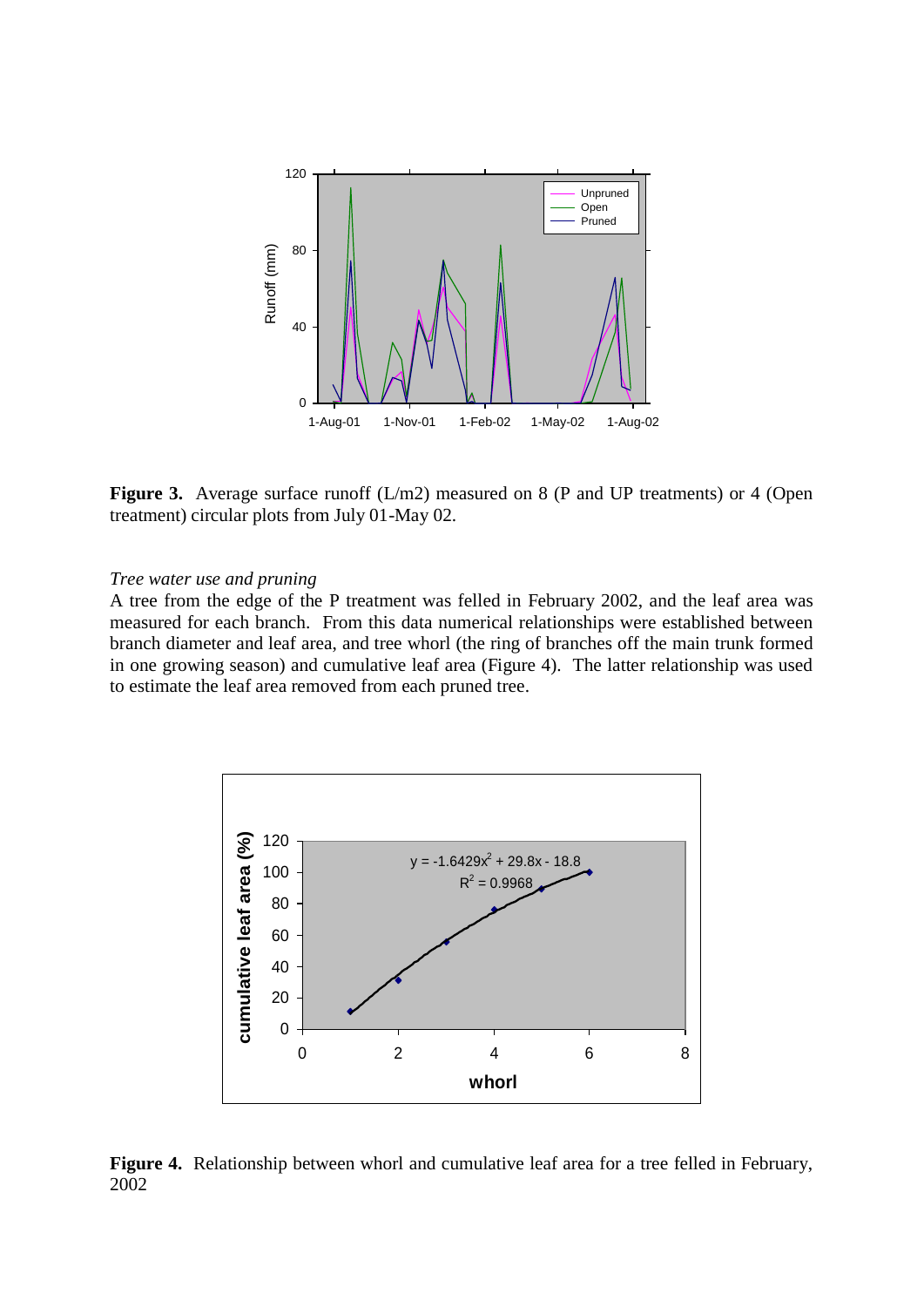Prior to pruning, tree water use averaged 75 L/day for the UP tree (dbh=13.0 cm) and 110 L/day for the P tree (dbh=16.8 cm), equating to 1.2 and 1.7 mm/day respectively at these tree spacings (Table 2). These results are consistent with other studies, for example Guevara-Escobar et al (2000) measured the water-use of mature *Populus deltoides* trees and showed that an average of 188 L/day was transpired, which equated to 0.92 mm/day at 37 stems per hectare.

Using the relationship between branch diameter and leaf area (Figure 4), we estimated that approximately 40% of the tree leaf area was removed from the P tree on March  $6<sup>th</sup>$  2002. Following pruning water use dropped to 77 L/day in the P tree, a relative decrease of 28% when compared with the UP tree for the same period (Figure 5). This discrepancy between leaf area removed and change in water use suggests that the removed leaves in the lower canopy may have a lower water use than those in the upper canopy. However, predicted water use as determined by our 3D array model (Green, 1993) closely followed actual water use for the trees prior to pruning.



**Figure 5.** Daily water use of two trees during February and March, 2002. Tree 1 was in the UP treatment, while Tree 2 (upper trace) was in the P treatment and was pruned on March  $6<sup>th</sup>$ 2002.

The pruned tree in the following season, 2003, has already shown evidence of a greater sap flow equating to water use consequent on a greater increase in leaf area (Figure 6). A summary of the mean daily water use measured over the same time period in 2002 and 2003 is given in Table 2. Tree water use in 2003 equates almost exactly to tree leaf area (1.29 c.f. 1.31). Water use has increased by 78% in the pruned tree but only 41% in the unpruned tree. It can be seen that by 2003 the pruned tree has recovered around two thirds of the water use (0.29 of 0.47) that was lost by pruning. This difference reflects the greater size of the pruned tree, but also reflects the low impact that pruning at the end of the growing season has on the storage of the tree.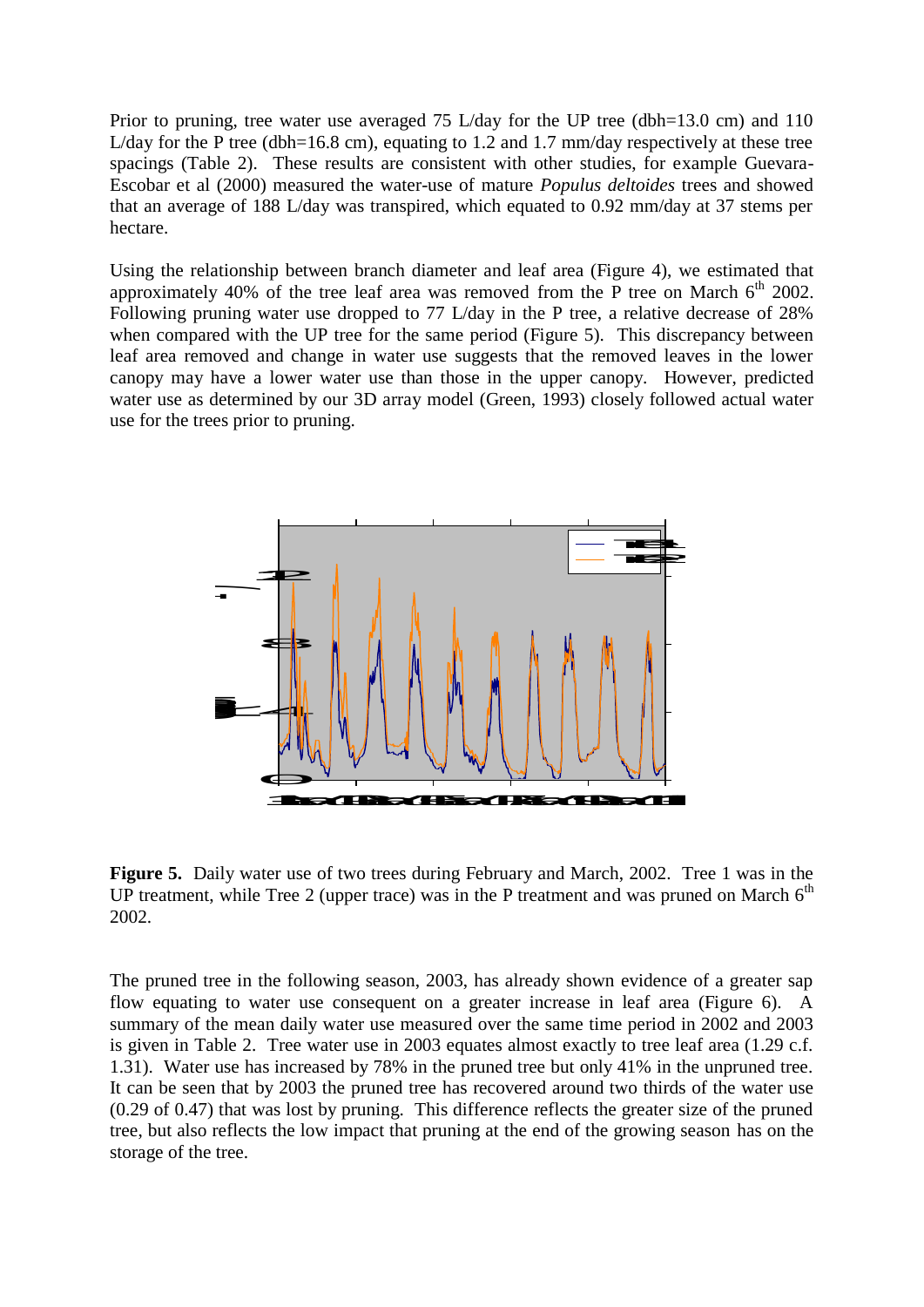

Figure 6. Daily water use of two trees during February, 2003. The lower trace is that of the unpruned tree, while the upper trace was that of the pruned tree.

**Table 2.** Tree water use for the pruned and unpruned tree (\*water use following pruning in 2002) and the ratio of pruned:unpruned for water use and leaf area.

|                                     | Unpruned tree (UP)<br>$dbh=13.0$ cm | Pruned tree $(P)$<br>$dbh=16.8$ cm | Ratio of P:UP  |
|-------------------------------------|-------------------------------------|------------------------------------|----------------|
| 2002<br>Water<br>Use  <br>(L/day)   | -75                                 | $110$ (*77)                        | $1.47$ (*1.03) |
| 2003<br>Water<br>Use<br>(L/day)     | 106                                 | 137                                | 1.29           |
| 2003 Leaf Area<br>(m <sup>2</sup> ) | 81                                  | 106                                | 1.31           |

#### **Light Environment and Pasture Production**

Pruning the trees increased mean canopy openness under P trees from 50% in January 2002 to 59% in March 2002, while canopy openness under UP trees decreased from 65% to 60% over the same period (Table 3). The percentage of transmitted direct and diffuse radiation reaching the understorey also increased following pruning, from 61% to 72%. Percentages of radiation received by the open site were high, with slight reductions due to the hill slope masking late afternoon sun, and the presence of trees in the neighbouring sites. The increases observed following pruning should result in corresponding increases in pasture production beneath trees when soil water is not limiting.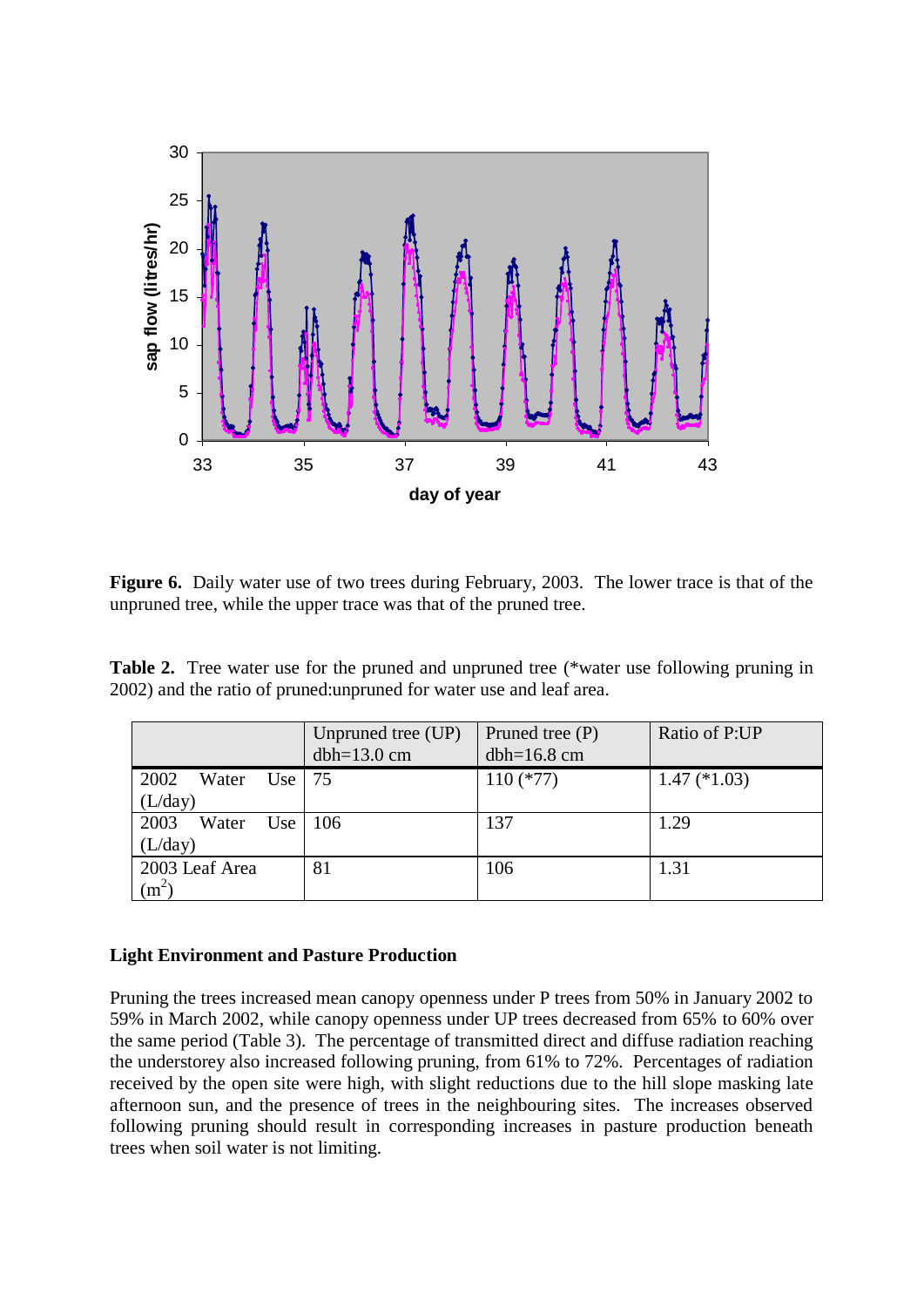**Table 3.** Percentages of Canopy openness, and Transmitted direct, diffuse and total radiation in the P, UP and Open sites in January 2002 (before pruning) and March 2002 (after pruning). (n=4 (Open) and n=7 (Pruned and Un-pruned)). "Above" radiation is the incident radiation without any effect of topography or forest canopy.

| Percentage<br>of "Above"<br>Radiation | P site<br>January | P site<br>March | UP site<br>January | UP site<br>March | Open<br>January | Open<br>March |
|---------------------------------------|-------------------|-----------------|--------------------|------------------|-----------------|---------------|
| Canopy<br>openness                    | 50                | 59              | 65                 | 60               | 69              | 70            |
| Transmitted<br>direct                 | 61                | 72              | 80                 | 77               | 95              | 94            |
| Transmitted<br>diffuse                | 61                | 71              | 79                 | 76               | 90              | 90            |
| Transmitted<br>total                  | 61                | 72              | 80                 | 77               | 94              | 93            |

The pasture production under the trees was reduced by 10-15 % over most of the year (Figure 7). The most pronounced differences between sites occurred in spring, when pasture growth in the open exceeded that beneath trees by up to 30%. The immediate effect of pruning was an increase in pasture production under the trees. However in the 2002-03 season this effect is reversed, probably as a consequence of the substantial increase in leaf area and light reduction in the pruned block. Pruning should aim to remove a minimum of 50% of leaf area (the three lowest whorls) if maintaining pasture production is a high priority.



**Figure 7.** Pasture production during 2001-03 according to treatment (n=4 (Open) and n=7 (Pruned and Un-pruned)).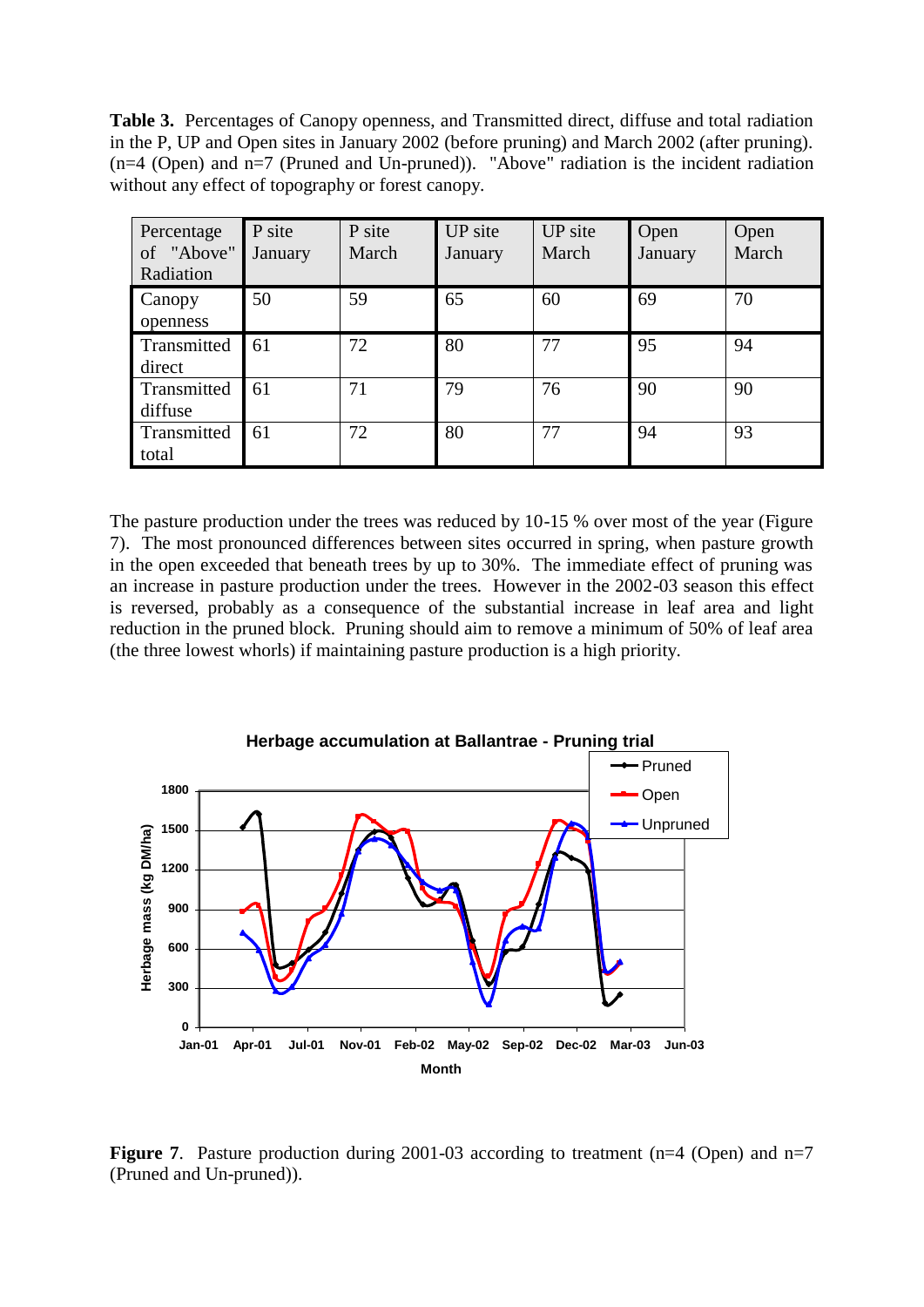#### **Structural Root Biomass and Distribution**

In an excavation in 2000, structural  $(>2$  mm) root biomass for the excavated tree was 0.56 kg (age 5, height=6.3 m, dbh=7.0 cm). The roots extended to 9 m from the pole, with the laterals typically within 50 cm of the ground surface, occasionally turning sharply downwards to become sinkers. Most vertical roots were within 1 m from the base of the pole. The distribution of roots was roughly symmetrical - mostly concentrated on the NE and SW sides of the tree, with no obvious effect of hill slope.

For the tree excavated in 2002, structural root biomass was 7.82 kg (age 7, height=9.0 m, dbh=14.0 cm), 26% of the total tree biomass. Lateral roots extended to beyond 15 m from the base of the tree, again being concentrated in the top 50 cm. The root biomass was concentrated on the downslope, with 88% of laterals and 85% of sinkers being found there. Almost 99% of sinker biomass was within 1 m of the root bole whereas 46% of lateral root biomass was beyond 1 m. Root biomass distribution for the two trees is shown in Figure 8.



**Figure 8.** Structural Root Biomass Distribution for the trees excavated in 2000 and 2002.

#### **Conclusions**

The trees primarily lower soil water content through transpiration when in leaf. Tree water use for two trees averaged 75 L/day (dbh=13.0 cm) and 110 L/day (dbh=16.8 cm) prior to pruning, which equates to 1.2 and 1.7 mm per day. Pruning of the larger tree to a height of 5 m reduced water use by 28%. Soil water content at the shallowest depth (0-200 mm) in the tree sites did not differ greatly from water content in the open sites. However, deeper in the soil profile (200-800 mm) soil water content was significantly lower under trees, particularly from late summer through until leaf fall. The influence of the trees in reducing soil moisture over the growing season extends the capacity of the soil to absorb water during the wetter winter months, when plant water use is very low and the risk of erosion is highest.

Structural ( $>2$  mm) root biomass for the excavated trees was 0.56 kg at age 5 (height=6.3 m, dbh=7.0 cm in 2000) and 7.82 kg at age 7 (height=9.0 m, dbh=14.0 cm, in 2002), the latter being 26% of the total tree biomass. The roots extended to 9 m from the tree in 2000 and to